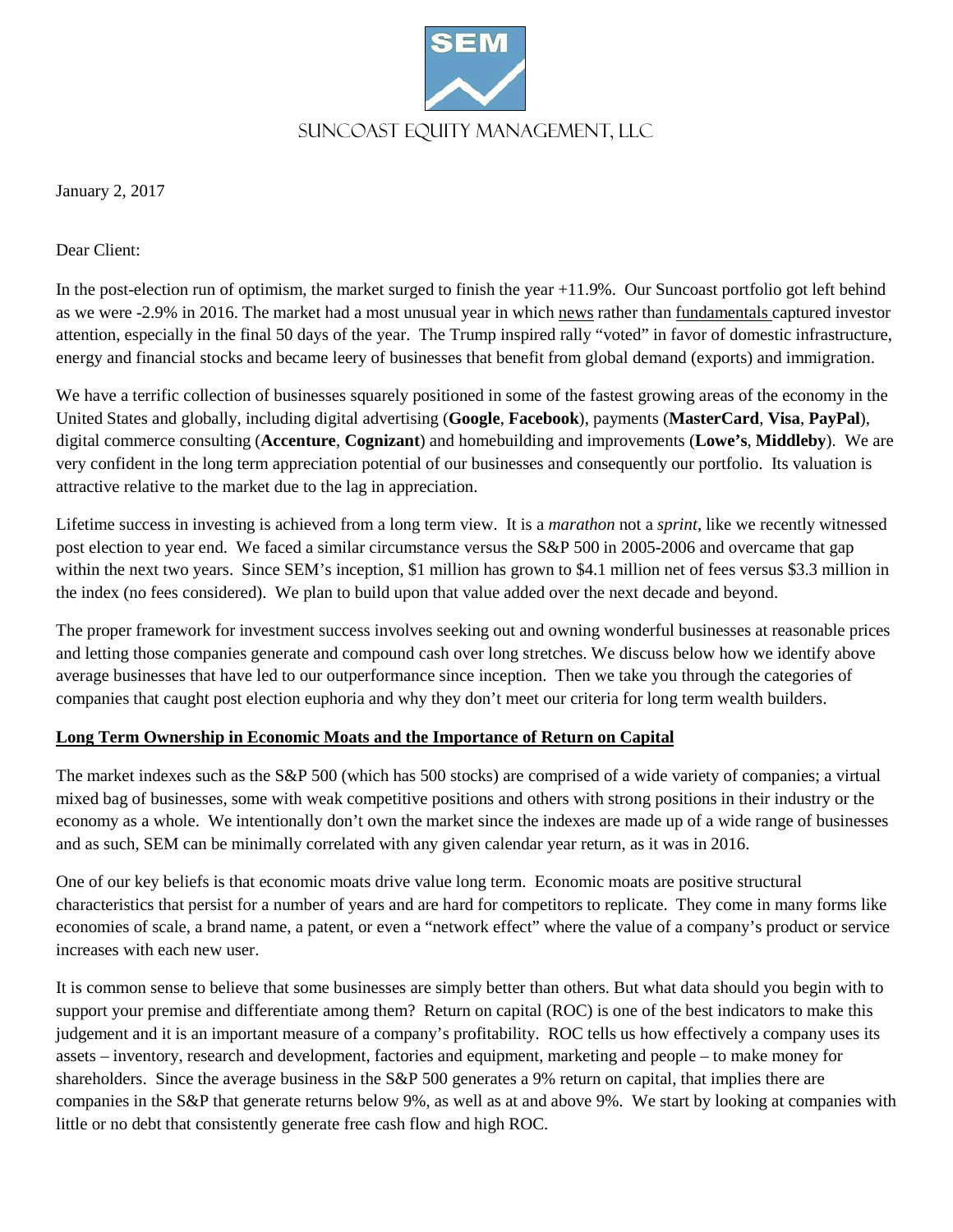If our fundamental analysis leads us to believe the company has an economic moat that will allow it to keep generating high ROC, then it becomes a candidate for our portfolio. Although all of our holdings generate above average ROC, we have highlighted a few below and our ownership history:

|                   |            |                 | Gain           |                |              |
|-------------------|------------|-----------------|----------------|----------------|--------------|
|                   |            | <b>Purchase</b> | <b>Initial</b> | <b>Current</b> | <b>Since</b> |
|                   | <b>ROC</b> | Date            | <b>Cost</b>    | <b>Price</b>   | Ownership    |
| Accenture         | 45%        | July 30,2009    | \$35.23        | \$117.13       | 232%         |
| Alphabet (Google) | 15%        | Sep. 8, 2008    | \$223.60       | \$792.45       | 254%         |
| Nike              | 27%        | Mar. 1, 2006    | \$10.83        | \$50.83        | 369%         |
| Priceline         | 20%        | May 13,2014     | \$1,160.59     | \$1,466.06     | 26%          |

In our view, it's no coincidence these businesses have produced better than average appreciation over the years. The success of companies with economic moats and high ROC is more evident over longer holding periods, and consequently reflected in our above market results since our inception.

# **Portfolio Update**

Following solid earnings reports, we increased our weightings in **C.R. Bard (BCR)** and **Middleby (MIDD)** with the proceeds from the sale of one of our long term successful holdings, **McKesson (MCK)**.

BCR develops and sells medical supplies globally for oncology, vascular, urology and surgical treatments. China and Japan offer significant opportunities for growth and margins should increase due to cost improvements and mix. Also BCR expects to launch its new drug-coated balloon in late 2017, Lutonix, which could give revenues and earnings a boost. MIDD, which sells innovative equipment for commercial and residential kitchens, as well as food processing, is expanding globally. Its products help its customers save labor, energy, water and waste. Margins are on track to increase due to recent acquisitions and new product rollouts.

MCK was first purchased in 2008 and increased in 2009 for an average purchase price of \$41. The business drivers were an aging population, innovation, and economies of scale. At that time the pharmaceutical industry was shifting from branded to more generics, which offer higher margins for the drug wholesalers. During our ownership, operating margins grew 50% from 1.5% to 2.3%. Early in 2016, MCK announced generic pricing was no longer a tailwind and that they had lost some clients due to industry consolidation (diseconomies of scale). We reduced our position. In October, MCK stated a competitor had launched a price war and McKesson was forced to match the lower pricing or lose clients. When price wars occur we can't determine how long it will last. Like the cereal companies' price war of the 1980s, it may signal that pricing power has been lost for the foreseeable future. As a result, we sold our remaining position for an average sell price of \$144.

# **Trump's 50+ Days of Amazing Hope! Back to the "Voting" Machine!**

Energy, infrastructure, materials and financials, driven by the hope of the new president-elect, powered the market in the last 50+ days of the calendar year as these stocks as a group were up more than 20% in 2016. Following February's drop to a bottom in oil and the surprise vote of Brexit, sentiment in the U.S. shifted from pessimism to optimism. Market participants bid up any stock tangentially connected with Trump's potential policy direction and panned those benefitting from global growth or immigration on the speculation they would be hurt by less friendly trade agreements. As markets have done in the past, will do in the future, and may be doing now, the current optimism may have gotten ahead of itself in the categories of energy, infrastructure, materials and financials.

A historical perspective is a good place to start. Long considered the father of value investing and mentor to Warren Buffett, Benjamin Graham was a British born economist and professional investor. Among his great achievements was that he taught at Columbia in 1928 and authored *Security Analysis* with David Dodd. Graham's ability to simplify the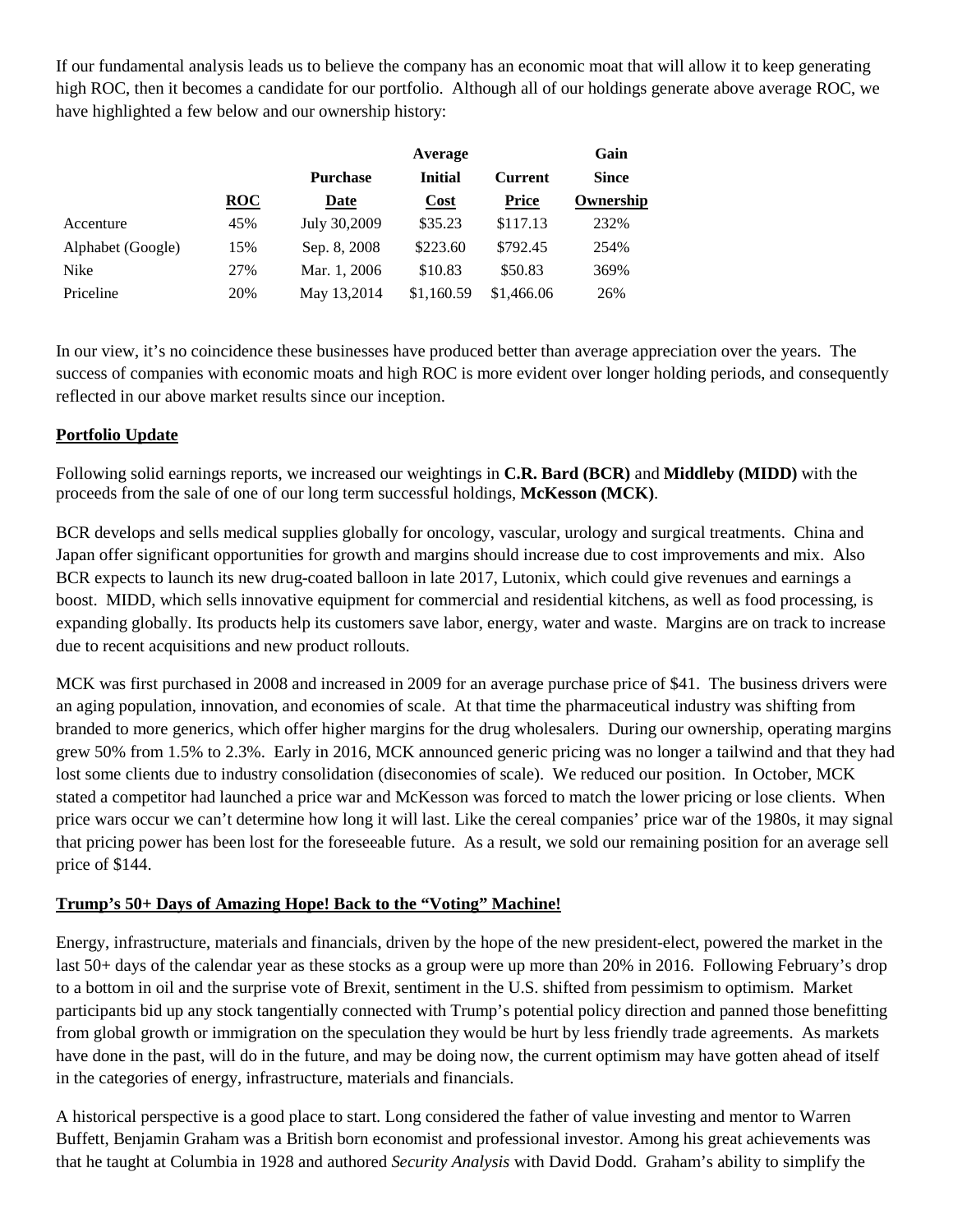proper framework for investing came in many examples including this quote: "*Investment is most intelligent when it is most businesslike."* One of his greatest summations is "*in the short run the market is a voting machine but in the long run it is a weighing machine."*

If Graham were alive today we believe he would comment that 2016, and especially since the election, the market has seen one of the greatest occurrences in recent times of the "voting machine." So what is behind this statement and how can history help us? Graham believed as do we, that in the short run the market can be completely driven by the investing public's emotions with significant disregard for fundamentals. The "voting machine" can be minor or major in its journey. Some examples from our experience may help. The "voting machine" often occurs when a hurricane approaches Florida. Almost on cue, the stocks of Lowe's, Home Depot and Wal-Mart artificially go up in advance of a storm as investors believe these companies will reap a huge reward from selling generators, lumber and various supplies. But inevitably the stocks decline back to their pre-hurricane levels once the storm hits, realizing it was only a temporary boost in business volume at best. Geopolitical events such as terrorist attacks, often come with human suffering that temporarily sours the mood of investors. But the market always bounces back, oftentimes in less than a month. A more dramatic example of the "voting machine" was in the fall of 1990 when the market fell 20% due to anticipation of the Gulf War. However almost immediately following the first shots in early 1991, the market returned to its previous levels.

On the other side of Graham's statement is that over the long run the market "weighs" the substance of the business; it is the actual underlying business performance that matters over time and is reflective in the share price. When a business performs well the stock will do well; when the business erodes so will the stock. During our ten year ownership of **Nike (NKE)**, the company has grown its earnings from \$1.4 billion to \$3.8 billion. As noted in the above table, the stock has increased from our cost of about \$11 per share to \$51 - a very nice gain. Compare that to **U.S. Steel** (X) which reported net earnings losses in seven of the last ten years and whose stock price was at a midpoint of \$98 in 2007, but is \$33 today. Clearly the "weighing" machine is reflecting the fundamentals of the business over time.

**From All % Change Earnings Est. % Change 2016 Post Election Time High Earnings Peak Year Earnings 2016e From Peak 2019- 2021 From Peak** *S&P 500\** 10% 7% -2% **SEM** -3% 1% -8% 7/20/2015 **Energy** Chevron\*\* 31% 10% -13% \$26,895 2011 \$380 -99% \$18,500 -31% Exxon\*\* 16% 6% -14% \$45,220 2008 \$9,200 -80% \$35,500 -21% **Infrastructure/Industrial** Caterpillar\*\* 36% 11% -21% \$6,270 2012 \$1,975 -69% \$3,775 -40% Deere & Co 35% 29% -2% \$3,533 2013 \$1,440 -59% \$2,190 -38% **Financials** Bank of America 31% 30% -60% \$21,133 2006 \$17,500 -17% \$22,100 5% Goldman Sachs\*\* 33% 32% -4% \$13,385 2009 \$6,850 -49% \$10,795 -19% Wells Fargo 1% 21% -6% \$23,057 2014 \$20,320 -12% \$27,300 18% **SEM** Alphabet (Google) 2% -1% -5% \$21,750 2016 \$21,750 0% \$35,550 63% Hanesbrands -27% -11% -31% \$730 2016 \$730 0% \$1,045 43% Nike\*\* -19% 0% -25% \$3,760 2016 \$3,760 0% \$5,655 50% Priceline 15% -1% -8% \$3,425 2016 \$3,425 0% \$6,000 75% Visa\*\* 1% -5% -7% \$6,328 2015 \$5,991 -5% \$11,250 78%

So in observing the post election action in the market, we put together the following data:

**Price Performance**

\* - Prices for the index and for individual stocks excludes dividends for the purpose of this table and reflect price change only

\*\* - Indicates member of the Dow Jones Industrial Average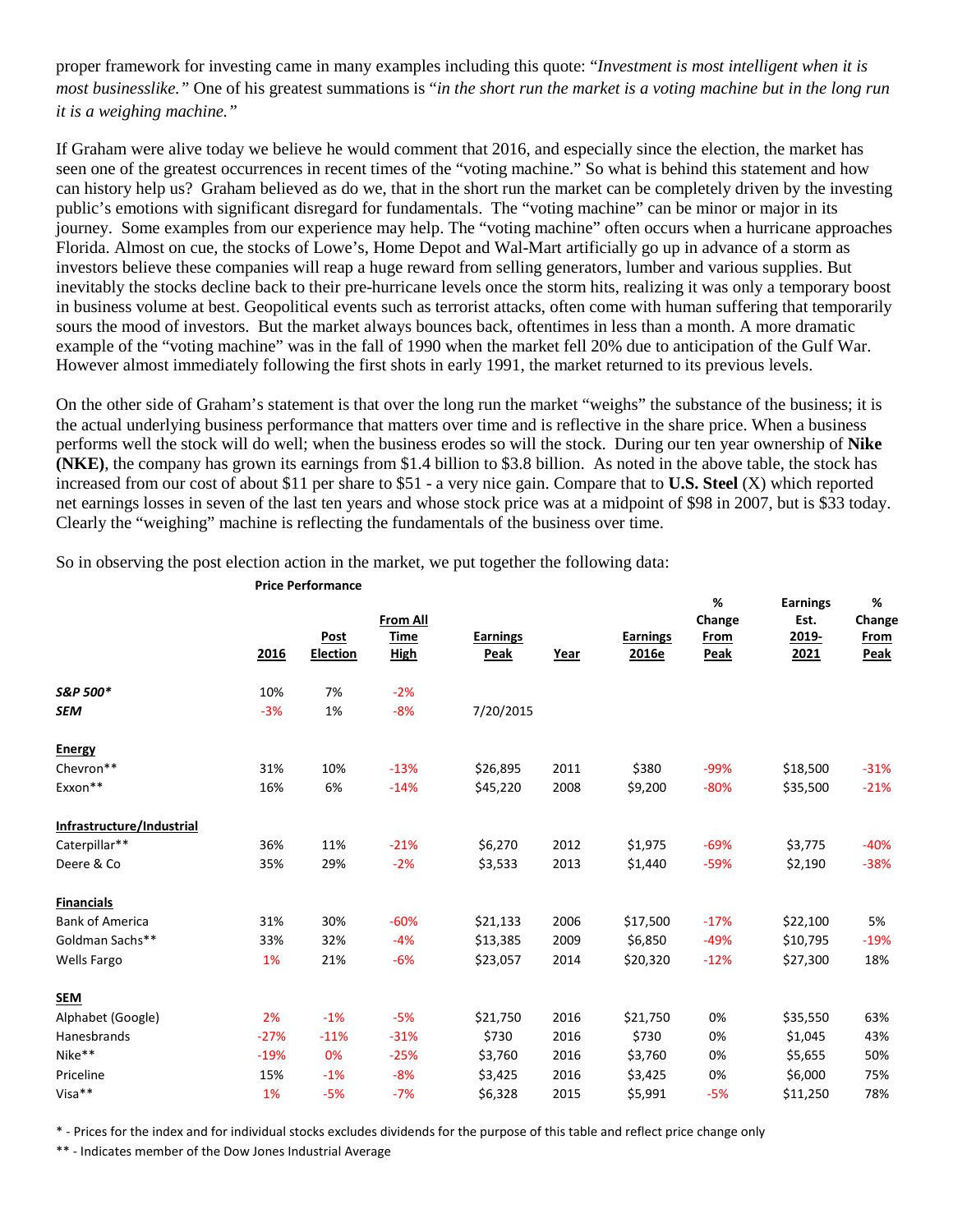The table shows the "voting machine" at work with market participants' favorite categories of 2016, and prominent companies within them. The categories and stocks which are up 20%+in the short period following the election have mostly risen in the midst of a major earnings decline.

Energy stocks have had a very good year since the price of oil doubled off its low in February. Yet in spite of the improvement in price, energy companies will experience major earnings declines this year; Chevron's earnings may be down 99% from its peak in 2011. While difficult to forecast because they are so dependent on the price of oil which they can't control, *Value Line* earnings estimates for **CVX** and **XOM** suggest they may only get back to two-thirds of peak earnings posted in 2008 and 2011, in the next few years. Energy companies have never passed the strict requirements of **SEM-DIS** and as such have not been in our portfolio. Their disadvantage is that they are capital intensive businesses and their cost to grow or reinvest back into their business fluctuates unpredictably with the price of oil. We require that our businesses consistently generate cash in excess of their operating costs and capital expenditures. Energy companies often fail this margin of safety hurdle.

Infrastructure stocks have had a quick and upward run post election. The hope is that policies will be approved to rebuild our roads and highway systems. We highlight two examples here, **Caterpillar** (CAT) and **Deere** (DE). DE is amazingly at its all time high, yet its 2016 earnings will be -60% from their peak in 2013. *Value Line* estimates that earnings will still be -40% below their peak in 2020. We have chosen not to invest in deeply cyclical companies such as DE and CAT, since ROC can fluctuate wildly during the business cycle. Other companies in this sector that have soared are **Vulcan Materials (VMC)** and **Martin Marietta Materials (MLM),** which often have inventory and working capital issues during the cycle. We do own and have had success with industrial companies like **Honeywell (HON**), because it earns an above average ROC and has a more steady earnings profile.

Banks and many financials soared post election as the jump in yields signaled expectations that 35 years of interest rate declines may have ended. The ten year U.S. Treasury yield surged to 2.6%, after hitting a record low of 1.37% in July. The bottoming of rates may signal an end to concerns of global deflation which can be very bad for banks that lend on assets values. Banks are also more profitable when they borrow at low rates and lend at higher rates. One problem here is globally rates are still very low, as well as negative in places like Germany, Japan and Switzerland. So uncertainty and challenges remain. Banks may continue to improve if rates rise slowly, but we have passed on investing in this group as we are never comfortable that we can assess the risk in the loan portfolios, especially when economic slowdowns occur. We like to own businesses throughout the business cycle rather than "timing" the purchase or sale within a cycle. What is important to us when slowdowns occur is that our businesses have the financial strength to take advantage of buying a competitor or buying back their own stock at a good value. Most of the time banks are just trying to survive during recessions like we had in 2008-2009.

We also added SEM stocks to this table confirming what you already know, that their stock prices have been flat to down this calendar year. The most startling observation occurs when you look at the far right column showing *Value Line's* projected growth in earnings for our companies at 40%+ versus the mostly negative (off peak) to slight increases for the energy, infrastructure and financial groups as discussed. The clear and present takeaway from this data is that our companies are growing their intrinsic value while the stocks in the energy, infrastructure and financials that carried the market performance in 2016, are struggling to grow. Over time we have every confidence that the "weighing" machine will fix this temporary scenario and SEM's investment performance will reflect the business performance of the companies we own.

# **Thinking Ahead**

The underlying feeling of confidence of the new president-elect and his administration is a big positive. It is healthy to see the widespread optimism and positive attitude from business leaders that supported Trump early on, such as Ken Lagone founder of Home Depot, and previous non-supporters, such as Howard Schultz of Starbucks. We would like to see the follow through that will put political beliefs aside and work to help the new administration improve our country. For sure we believe in the power of positive thinking as economic optimism surged to its highest level in 7 years in a mid December poll conducted by CNBC (800 Americans were surveyed from diverse income and economic backgrounds). We do see a lot more moving parts ahead for the "voting machine" to digest, be it potentially negative like international relations and nuclear policy or positive like corporate tax reform.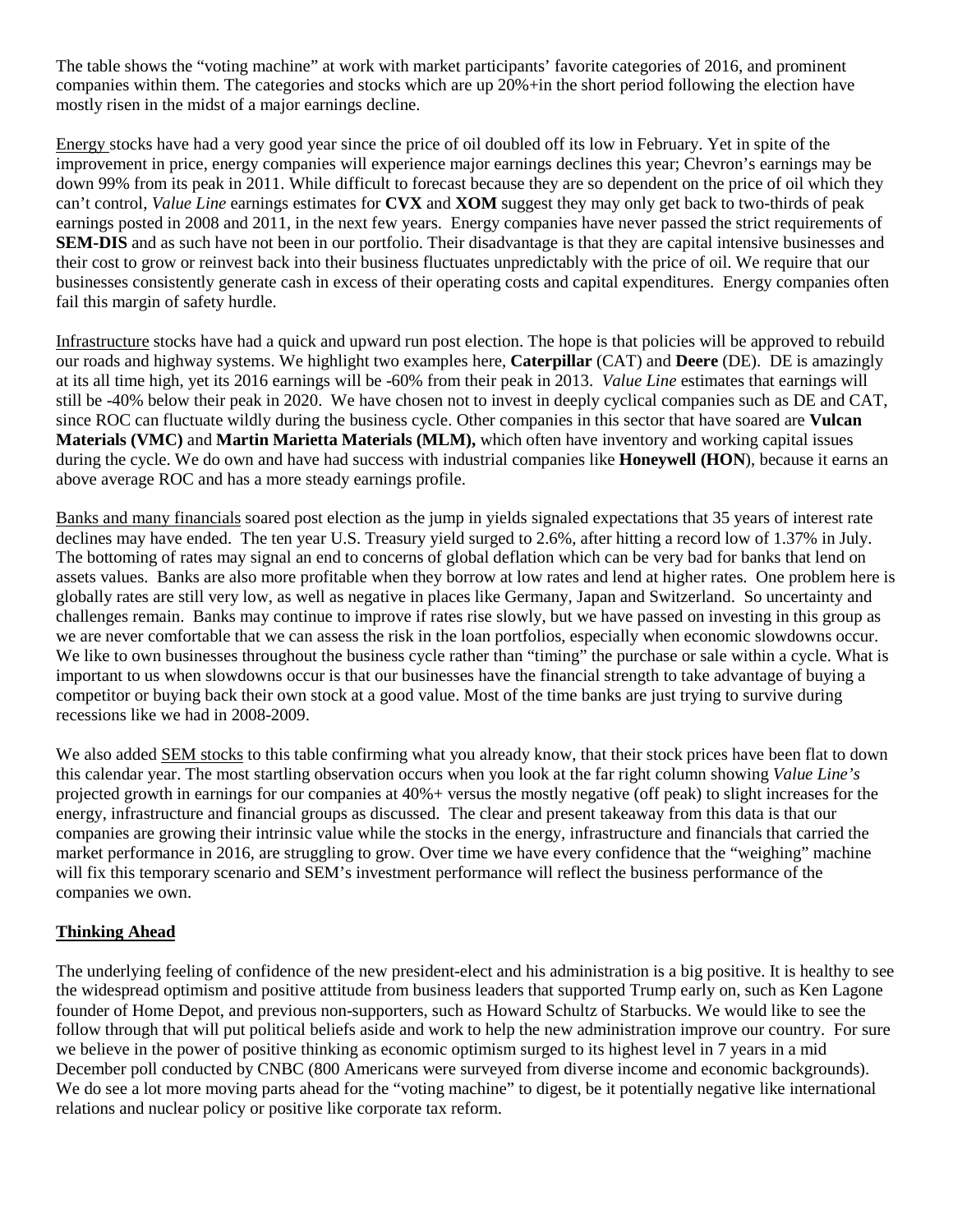One final thought, could the rather aggressive rise in energy, infrastructure and financial companies' valuations be signaling some unforeseen pickup in economic growth ahead? It's possible, but unnecessary for us to forecast to be successful. We would certainly welcome it if earnings projections for all the companies in the table prove conservative. If the stock prices for those businesses that carried the market in 2016 cool off, we feel equally confident in SEM's relative value and long term performance. Our intrinsic values continue to grow as we remain positioned in some of the fastest growing parts of the global economy.

Thanks as always for your support and best wishes for a healthy, prosperous and peaceful 2017!

Sincerely,

Donald R. Jowdy Amy Lord, CFA

**Don Amy**

President Senior Vice President